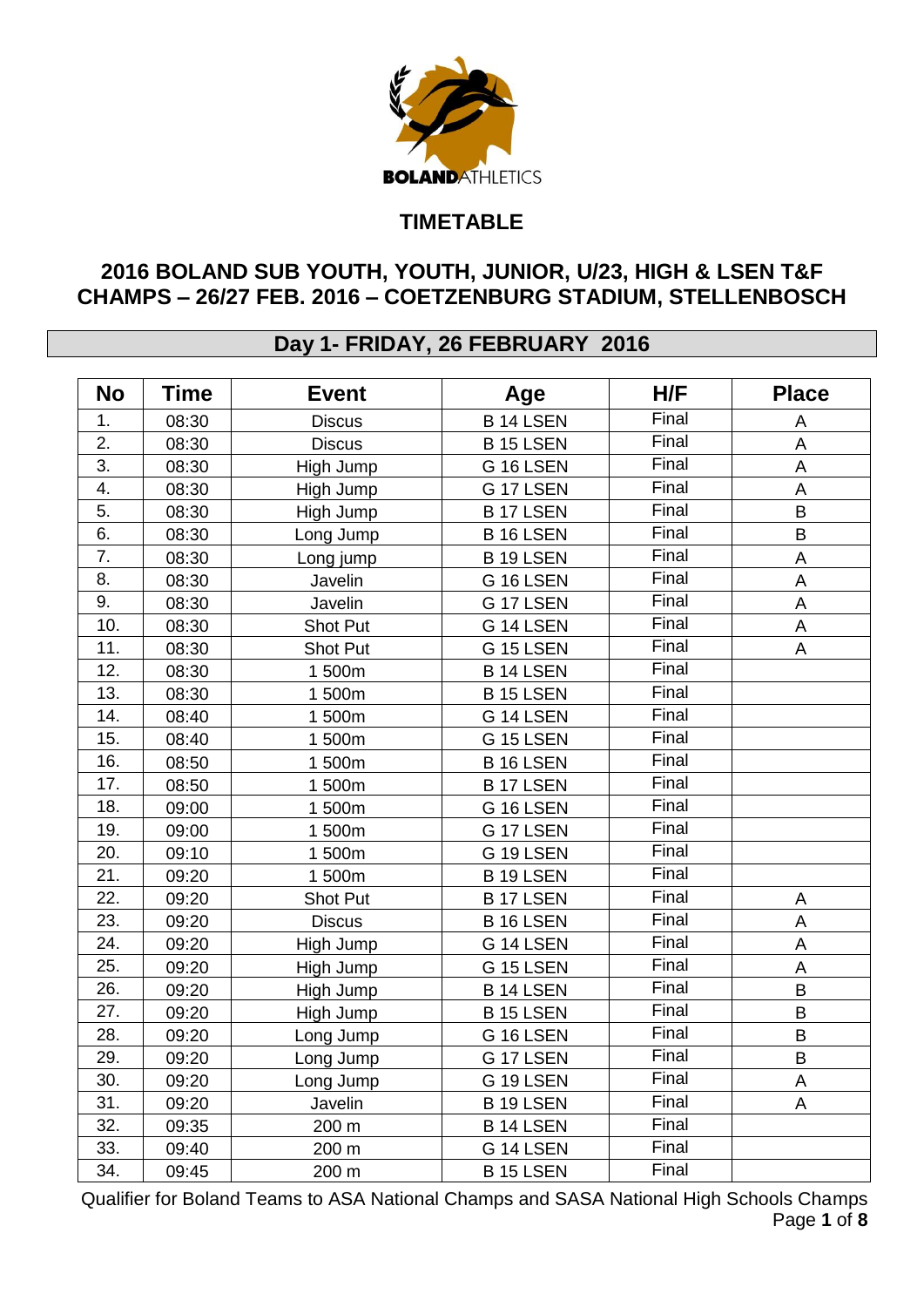| 35. | 09:50 | 200m            | <b>G 15 LSEN</b> | Final |             |
|-----|-------|-----------------|------------------|-------|-------------|
| 36. | 09:55 | 200m            | B 16 LSEN        | Final |             |
| 37. | 10:00 | 200 m           | G 16 LSEN        | Final |             |
| 38. | 10:05 | 200 m           | <b>B17 LSEN</b>  | Final |             |
| 39. | 10:05 | <b>Discus</b>   | G 14 LSEN        | Final | A           |
| 40. | 10:05 | <b>Discus</b>   | G 15 LSEN        | Final | A           |
| 41. | 10:05 | Javelin         | <b>B14 LSEN</b>  | Final | $\mathsf A$ |
| 42. | 10:05 | Javelin         | <b>B15 LSEN</b>  | Final | A           |
| 43. | 10:05 | <b>Shot Put</b> | G 19 LSEN        | Final | A           |
| 44. | 10:10 | 200 m           | G 17 LSEN        | Final |             |
| 45. | 10:15 | 200 m           | G 19 LSEN        | Final |             |
| 46. | 10:20 | 200 m           | <b>B19LSEN</b>   | Final |             |
| 47. | 10:20 | High Jump       | <b>B19LSEN</b>   | Final | A           |
| 48. | 10:20 | High Jump       | B 16 LSEN        | Final | B           |
| 49. | 10:20 | Long Jump       | G 14 LSEN        | Final | A           |
| 50. | 10:20 | Long Jump       | G 15 LSEN        | Final | A           |
| 51. | 10:20 | Long Jump       | <b>B17 LSEN</b>  | Final | B           |
| 52. | 10:20 | <b>Discus</b>   | <b>B17 LSEN</b>  | Final | A           |
| 53. | 10:20 | Javelin         | G 19 LSEN        | Final | A           |
| 54. | 10:20 | <b>Shot Put</b> | B 16 LSEN        | Final | A           |
| 55. | 10:30 | 800 m           | <b>B14 LSEN</b>  | Final |             |
| 56. | 10:30 | 800 m           | <b>B15 LSEN</b>  | Final |             |
| 57. | 10:35 | 800 m           | G 14 LSEN        | Final |             |
| 58. | 10:35 | 800 m           | G 15 LSEN        | Final |             |
| 59. | 10:40 | 800 m           | <b>B16LSEN</b>   | Final |             |
| 60. | 10:40 | 800 m           | <b>B17 LSEN</b>  | Final |             |
| 61. | 10:45 | 800 m           | G 16 LSEN        | Final |             |
| 62. | 10:45 | 800 m           | G 17 LSEN        | Final |             |
| 63. | 10:55 | 800 m           | G 19 LSEN        | Final |             |
| 64. | 11:00 | 800 m           | <b>B19LSEN</b>   | Final |             |
| 65. | 11:00 | High Jump       | G 19 LSEN        | Final | B           |
| 66. | 11:00 | Long Jump       | B 14 LSEN        | Final | B           |
| 67. | 11:00 | Long Jump       | B 15 LSEN        | Final | A           |
| 68. | 11:00 | Javelin         | <b>B17 LSEN</b>  | Final | A           |
| 69. | 11:00 | <b>Discus</b>   | B 19 LSEN        | Final | A           |
| 70. | 11:00 | Shot Put        | G 16 LSEN        | Final | A           |
| 71. | 11:00 | Shot Put        | G 17 LSEN        | Final | A           |
| 72. | 11:10 | 100 m           | <b>B14 LSEN</b>  | Final |             |
| 73. | 11:15 | 100 m           | G 14 LSEN        | Final |             |
| 74. | 11:20 | 100 m           | <b>B15 LSEN</b>  | Final |             |
| 75. | 11:25 | 100 m           | G 15 LSEN        | Final |             |
| 76. | 11:30 | 100 m           | B 16 LSEN        | Final |             |
| 77. | 11:35 | 100 m           | G 16 LSEN        | Final |             |
| 78. | 11:40 | 100 m           | <b>B17 LSEN</b>  | Final |             |
| 79. | 11:40 | <b>Discus</b>   | G 19 LSEN        | Final | A           |
| 80. | 11:40 | Javelin         | G 14 LSEN        | Final | A           |
| 81. | 11:40 | Javelin         | G 15 LSEN        | Final | A           |
| 82. | 11:40 | Shot Put        | <b>B14 LSEN</b>  | Final | Α           |
| 83. | 11:40 | Shot Put        | <b>B15 LSEN</b>  | Final | A           |

Qualifier for Boland Teams to ASA National Champs and SASA National High Schools Champs Page **2** of **8**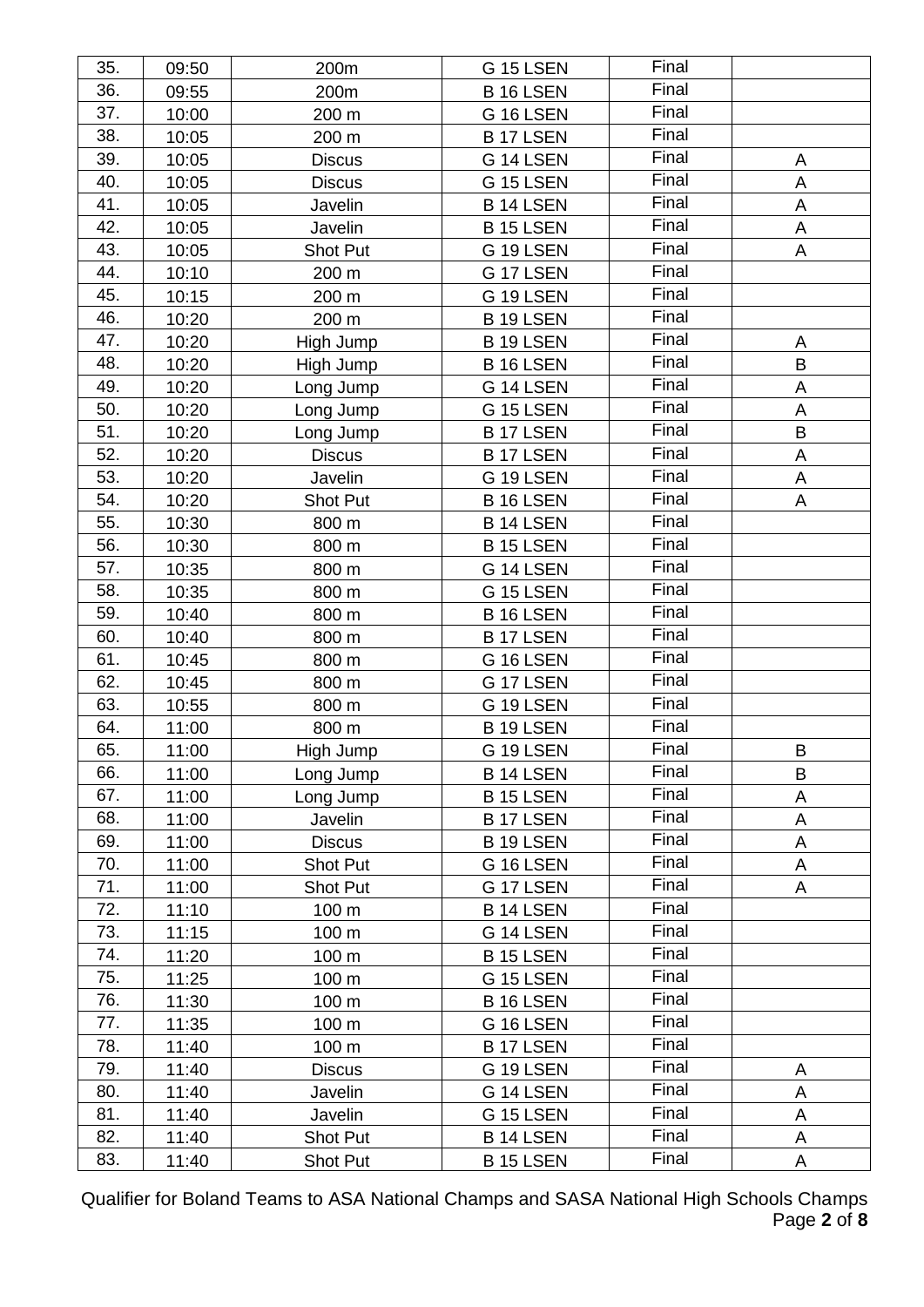| 84.       | 11:00 | 100 m               | G 17 LSEN       |       | Final       |              |
|-----------|-------|---------------------|-----------------|-------|-------------|--------------|
| 85.       | 12:45 | 100m                | G 19 LSEN       |       | Final       |              |
| 86.       | 11:50 | 100 m               | B 19 LSEN       |       | Final       |              |
| 87.       | 11:50 | <b>Discus</b>       | G 16 LSEN       |       | Final       | A            |
| 88.       | 11:50 | <b>Discus</b>       | G 17 LSEN       |       | Final       | A            |
| 89.       | 11:50 | Javelin             | <b>B16LSEN</b>  |       | Final       | A            |
| 90.       | 11:50 | Shot put            | <b>B19LSEN</b>  |       | Final       | A            |
| 91.       | 12:00 | 400 m               | <b>B14 LSEN</b> |       | Final       |              |
| 92.       | 12:05 | 400 m               | B 15 LSEN       |       | Final       |              |
| 93.       | 12:10 | 400 m               | G 14 LSEN       |       | Final       |              |
| 94.       | 12:15 | 400 m               | G 15 LSEN       |       | Final       |              |
| 95.       | 12:20 | 400 m               | B 16 LSEN       |       | Final       |              |
| 96.       | 12:25 | 400 m               | G 16 LSEN       |       | Final       |              |
| 97.       | 12:30 | 400 m               | G 17 LSEN       |       | Final       |              |
| 98.       | 12:35 | 400 m               | <b>B17 LSEN</b> |       | Final       |              |
| 99.       | 12:40 | 400 m               | <b>B19LSEN</b>  |       | Final       |              |
| 100.      | 12:45 | 400 m               | G 19 LSEN       |       | Final       |              |
|           |       |                     | <b>INTERVAL</b> |       |             |              |
| <b>No</b> | Time  | <b>Event</b>        | Age             | H/F   | <b>Tech</b> | <b>Place</b> |
| 101.      | 13:45 | 90m Hurdles         | G 14            | Heats | 76,2 cm     |              |
| 102.      | 13:50 | 90m Hurdles         | G 15            | Heats | 76,2 cm     |              |
| 103.      | 14:00 | 100m Hurdles        | G 17            | Heats | 76,2 cm     |              |
| 104.      | 14:00 | <b>Discus</b>       | G 14            | Final | $1$ kg      | Pit A        |
| 105.      | 14:00 | <b>Hammer Throw</b> | G 17            | Final | 3 kg        | Outside      |
| 106.      | 14:00 | Pole Vault          | G 15            | Final |             | Pit A        |
| 107.      | 14:00 | Javelin             | <b>B</b> 14     | Final | 600 g       | Pit A        |
| 108.      | 14:10 | 100m Hurdles        | <b>B</b> 14     | Heats | 84,0 cm     |              |
| 109.      | 14:15 | 100m Hurdles        | <b>B</b> 15     | Heats | 84,0 cm     |              |
| 110.      | 14:20 | 100m Hurdles        | G 19            | Heats | 84,0 cm     |              |
| 111.      | 14:20 | 100m Hurdles        | W 23            | Heats | 84,0 cm     |              |
| 112.      | 14:30 | 110m Hurdles        | <b>B</b> 17     | Heats | 91,4cm      |              |
| 113.      | 14:40 | 110m Hurdles        | B 19            | Heats | 99,5cm      |              |
| 114.      | 14:45 | 110m Hurdles        | M 23            | Heats | 106,7cm     |              |
| 115.      | 14:55 | 10000m Walk         | G 19            | Final |             |              |
| 116.      | 14:55 | 10000m Walk         | <b>B</b> 17     | Final |             |              |
| 117.      | 15:55 | 10000m Walk         | B 19            | Final |             |              |
| 118.      | 16:00 | <b>Discus</b>       | <b>B</b> 14     | Final | 1 kg        | Pit A        |
| 119.      | 16:00 | Hammer Throw        | G 15            | Final | 3 kg        | Outside      |
| 120.      | 16:00 | Pole Vault          | G 17            | Final |             | Pit A        |
| 121.      | 16:00 | Javelin             | <b>B</b> 15     | Final | 600 g       | Pit A        |
| 122.      | 16:10 | 300m Hurdles        | G 14            | Heats | 76,2 cm     |              |
| 123.      | 16:15 | 300m Hurdles        | G 15            | Heats | 76,2 cm     |              |
| 124.      | 16:20 | 300m Hurdles        | <b>B</b> 14     | Heats | 84,0 cm     |              |
| 125.      | 16:25 | 300m Hurdles        | <b>B</b> 15     | Heats | 84,0 cm     |              |
| 126.      | 16:35 | 400m Hurdles        | G 17            | Heats | 76,2 cm     |              |
| 127.      | 16:40 | 400m Hurdles        | G 19            | Heats | 76,2 cm     |              |
| 128.      | 16:45 | 400m Hurdles        | W 23            | Heats | 76,2 cm     |              |
| 129.      | 16:55 | 400m Hurdles        | <b>B</b> 17     | Heats | 91,4cm      |              |
| 130.      | 17:00 | 400m Hurdles        | B 19            | Heats | 91,4cm      |              |

Qualifier for Boland Teams to ASA National Champs and SASA National High Schools Champs Page **3** of **8**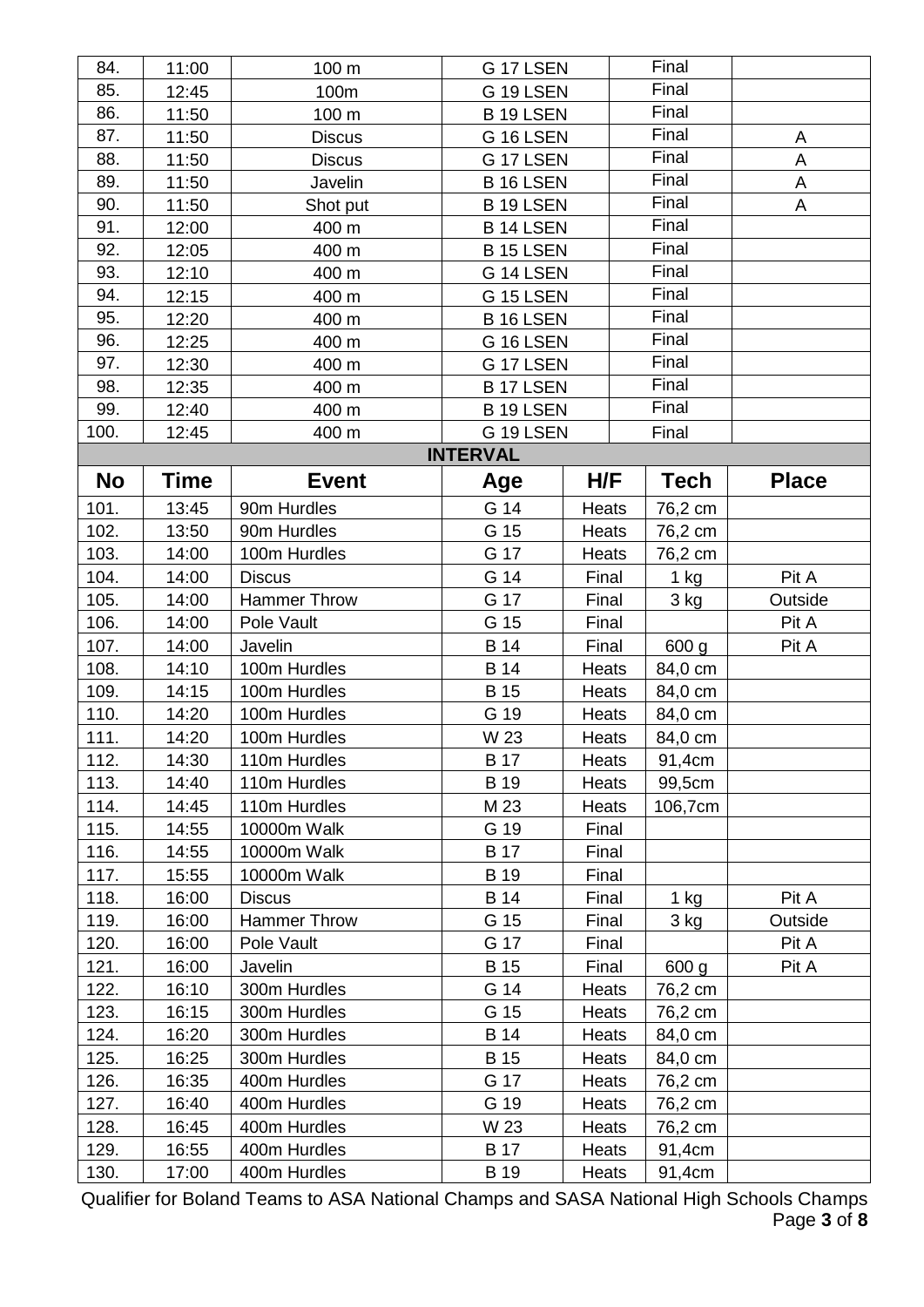| 131. | 17:05 | 400m Hurdles        | M 23        | Heats | 91,4cm           |         |
|------|-------|---------------------|-------------|-------|------------------|---------|
| 132. | 17:40 | 5000m Walk          | <b>B</b> 15 | Final |                  |         |
| 133. | 17:40 | 5000m Walk          | G 15        | Final |                  |         |
| 134. | 17:40 | 5000m Walk          | G 17        | Final |                  |         |
| 135. | 18:15 | 3000m               | G 15        | Final |                  |         |
| 136. | 18:15 | <b>Discus</b>       | <b>B</b> 15 | Final | 1 kg             | Pit A   |
| 137. | 18:15 | <b>Hammer Throw</b> | G 19        | Final | 4 kg             | Outside |
| 138. | 18:15 | Hammer Throw        | W 23        | Final | 4 kg             | Outside |
| 139. | 18:15 | Pole Vault          | G 19        | Final |                  | Pit A   |
| 140. | 18:15 | Pole Vault          | W 23        | Final |                  | Pit A   |
| 141. | 18:15 | Javelin             | G 14        | Final | 500 <sub>g</sub> | Pit A   |
| 142. | 18:30 | 90m Hurdles         | G 14        | Final | 76,2 cm          |         |
| 143. | 18:35 | 90m Hurdles         | G 15        | Final | 76,2 cm          |         |
| 144. | 18:45 | 100m Hurdles        | G 17        | Final | 76,2 cm          |         |
| 145. | 18:50 | 100m Hurdles        | <b>B</b> 14 | Final | 84,0 cm          |         |
| 146. | 18:55 | 100m Hurdles        | <b>B</b> 15 | Final | 84,0 cm          |         |
| 147. | 19:00 | 100m Hurdles        | G 19        | Final | 84,0 cm          |         |
| 148. | 19:05 | 100m Hurdles        | W 23        | Final | 84,0 cm          |         |
| 149. | 19:15 | 110m Hurdles        | <b>B</b> 17 | Final | 91,4cm           |         |
| 150. | 19:20 | 110m Hurdles        | <b>B</b> 19 | Final | 99,5cm           |         |
| 151. | 19:25 | 110m Hurdles        | M 23        | Final | 106,7cm          |         |
| 152. | 19:35 | 3000m               | G 19        | Final |                  |         |
| 153. | 19:35 | 3000m               | G 19 LSEN   | Final |                  |         |
| 154. | 19:35 | 3000m               | W 23        | Final |                  |         |
| 155. | 19:55 | 300m Hurdles        | G 14        | Final | 76,2 cm          |         |
| 156. | 20:00 | 300m Hurdles        | G 15        | Final | 76,2 cm          |         |
| 157. | 20:05 | 300m Hurdles        | <b>B</b> 14 | Final | 84,0 cm          |         |
| 158. | 20:10 | 300m Hurdles        | <b>B</b> 15 | Final | 84,0 cm          |         |
| 159. | 20:20 | 400m Hurdles        | G 17        | Final | 76,2 cm          |         |
| 160. | 20:25 | 400m Hurdles        | G 19        | Final | 76,2 cm          |         |
| 161. | 20:30 | 400m Hurdles        | W 23        | Final | 76,2 cm          |         |
| 162. | 20:35 | 400m Hurdles        | <b>B</b> 17 | Final | 91,4cm           |         |
| 163. | 20:40 | 400m Hurdles        | B 19        | Final | 91,4cm           |         |
| 164. | 20:45 | 400m Hurdles        | M 23        | Final | 91,4cm           |         |
| 165. | 20:50 | 10000m              | G 19        | Final |                  |         |
| 166. | 20:50 | 10000m              | W 23        | Final |                  |         |
| 167. | 20:50 | 10000m              | <b>B</b> 19 | Final |                  |         |
| 168. | 20:50 | 10000m              | M 23        | Final |                  |         |

## **Day 2 - SATURDAY, 27 FEBRUARY 2016**

| <b>No</b> | Time  | <b>Event</b>        | Age         | H/F   | Tech             | <b>Place</b> |
|-----------|-------|---------------------|-------------|-------|------------------|--------------|
| 169.      | 08:00 | 3000m SC            | <b>B</b> 19 | Final | 91,4cm           |              |
| 170.      | 08:00 | 3000m SC            | M 23        | Final | 91,4cm           |              |
| 171.      | 08:00 | <b>Discus</b>       | G 15        | Final | $1$ kg           | Pit A        |
| 172.      | 08:00 | <b>Shot Put</b>     | G 14        | Final | 3 kg             | Pit A        |
| 173.      | 08:00 | <b>Shot Put</b>     | <b>B</b> 17 | Final | $5$ kg           | Pit B        |
| 174.      | 08:00 | Javelin             | G 17        | Final | 500 <sub>g</sub> | Pit A        |
| 175.      | 08:00 | <b>Hammer Throw</b> | <b>B</b> 15 | Final | 4 kg             | Outside      |

Qualifier for Boland Teams to ASA National Champs and SASA National High Schools Champs Page **4** of **8**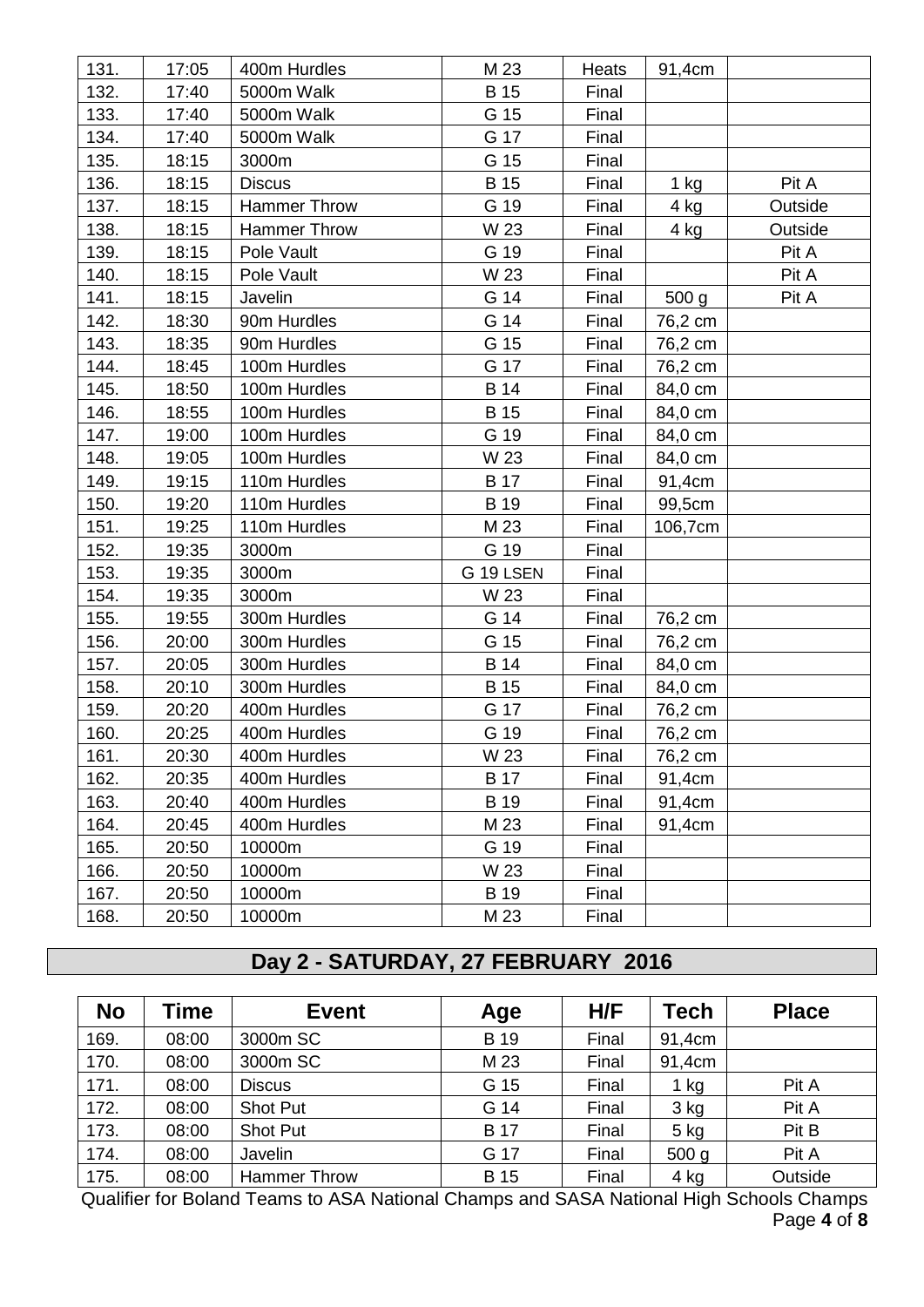| 176. | 08:00 | Long Jump     | G 14        | Final |                 | Pit A   |
|------|-------|---------------|-------------|-------|-----------------|---------|
| 177. | 08:00 | Long Jump     | <b>B</b> 14 | Final |                 | Pit B   |
| 178. | 08:00 | Triple Jump   | B 19        | Final | 13 <sub>m</sub> | Pit C   |
| 179. | 08:00 | Triple Jump   | M 23        | Final | 13 <sub>m</sub> | Pit C   |
| 180. | 08:00 | High Jump     | <b>B</b> 19 | Final |                 | Pit A   |
| 181. | 08:00 | High Jump     | M 23        | Final |                 | Pit A   |
| 182. | 08:00 | High Jump     | G 19        | Final |                 | Pit B   |
| 183. | 08:00 | High Jump     | W 23        | Final |                 | Pit B   |
| 184. | 08:20 | 800m          | G 14        | Final |                 |         |
| 185. | 08:25 | 800m          | <b>B</b> 14 | Final |                 |         |
| 186. | 08:30 | 200m          | G 14        | Heats |                 |         |
| 187. | 08:42 | 200m          | <b>B</b> 14 | Heats |                 |         |
| 188. | 08:54 | 800m          | G 15        | Final |                 |         |
| 189. | 08:55 | 800m          | <b>B</b> 15 | Final |                 |         |
| 190. | 09:00 | 200m          | G 15        | Heats |                 |         |
| 191. | 09:00 | Pole Vault    | <b>B</b> 17 | Final |                 | Pit A   |
| 192. | 09:12 | 200m          | <b>B</b> 15 | Heats |                 |         |
| 193. | 09:15 | Triple Jump   | G 19        | Final | 11 m            | Pit C   |
| 194. | 09:15 | Triple Jump   | W 23        | Final | 11 <sub>m</sub> | Pit C   |
| 195. | 09:24 | 800m          | G 17        | Final |                 |         |
| 196. | 09:29 | 800m          | <b>B</b> 17 | Final |                 |         |
| 197. | 09:34 | 200m          | G 17        | Heats |                 |         |
| 198. | 09:46 | 200m          | <b>B</b> 17 | Heats |                 |         |
| 199. | 09:58 | 800m          | G 19        | Final |                 |         |
| 200. | 09:58 | 800m          | W 23        | Final |                 |         |
| 201. | 10:00 | <b>Discus</b> | G 19        | Final | $1$ kg          | Pit A   |
| 202. | 10:00 | <b>Discus</b> | W 23        | Final | $1$ kg          | Pit A   |
| 203. | 10:00 | Javelin       | G 15        | Final | 500 g           | Pit A   |
| 204. | 10:00 | Hammer Throw  | <b>B</b> 17 | Final | $5$ kg          | Outside |
| 205. | 10:00 | Shot Put      | <b>B</b> 14 | Final | $4$ kg          | Pit A   |
| 206. | 10:00 | Shot Put      | <b>B</b> 19 | Final | 6 kg            | Pit B   |
| 207. | 10:00 | Shot Put      | M 23        | Final | 7.26 kg         | Pit B   |
| 208. | 10:00 | Long Jump     | G 15        | Final |                 | Pit A   |
| 209. | 10:00 | Long Jump     | <b>B</b> 15 | Final |                 | Pit B   |
| 210. | 10:00 | High Jump     | G 17        | Final |                 | Pit A   |
| 211. | 10:00 | High Jump     | <b>B</b> 17 | Final |                 | Pit B   |
| 212. | 10:03 | 800m          | <b>B</b> 19 | Final |                 |         |
| 213. | 10:03 | 800m          | M 23        | Final |                 |         |
| 214. | 10:08 | 200m          | G 19        | Heats |                 |         |
| 215. | 10:08 | 200m          | W 23        | Heats |                 |         |
| 216. | 10:18 | 200m          | <b>B</b> 19 | Heats |                 |         |
| 217. | 10:18 | 200m          | M 23        | Heats |                 |         |
| 218. | 10:30 | Triple Jump   | <b>B</b> 17 | Final | 11 <sub>m</sub> | Pit C   |
| 219. | 10:30 | 1500m SC      | G 15        | Final | 76,2cm          |         |
| 220. | 10:40 | 1500m SC      | <b>B</b> 15 | Final | 76,2cm          |         |
| 221. | 10:50 | 2000m SC      | G 17        | Final | 76,2cm          |         |
| 222. | 11:00 | Pole Vault    | <b>B</b> 19 | Final |                 | Pit A   |
| 223. | 11:00 | Pole Vault    | M 23        | Final |                 | Pit A   |
| 224. | 11:05 | 2000m SC      | <b>B</b> 17 | Final | 76,2cm          |         |

Qualifier for Boland Teams to ASA National Champs and SASA National High Schools Champs Page **5** of **8**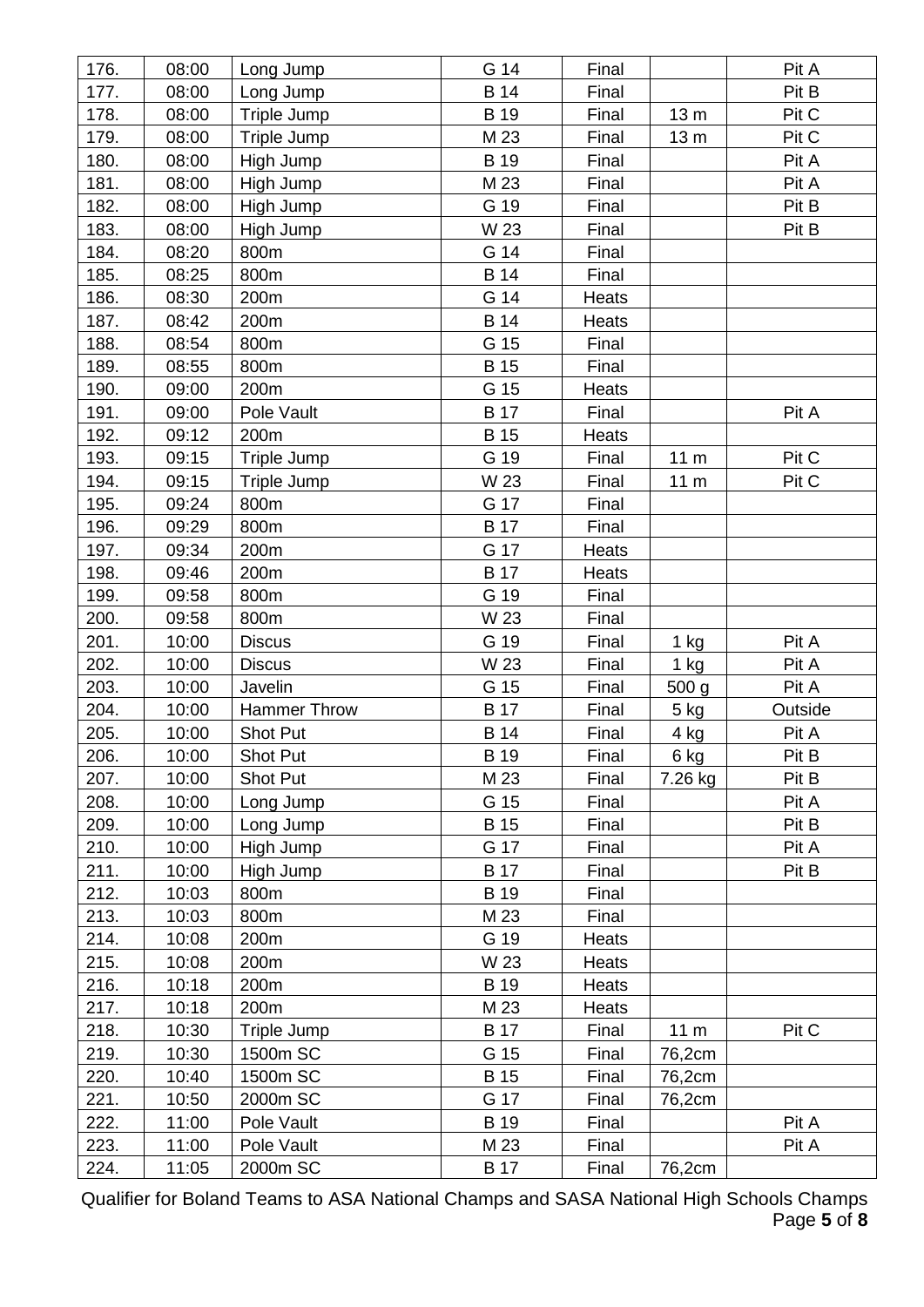| 225. | 11:15 | 3000m SC            | G 19        | Final | 76,2cm         |         |
|------|-------|---------------------|-------------|-------|----------------|---------|
| 226. | 11:15 | 3000m SC            | W 23        | Final | 76,2cm         |         |
| 227. | 11:30 | 100m                | G 14        | Heats |                |         |
| 228. | 11:40 | 100m                | <b>B</b> 14 | Heats |                |         |
| 229. | 11:50 | 100m                | G 15        | Heats |                |         |
| 230. | 11:50 | Triple Jump         | <b>B</b> 15 | Final | 9 <sub>m</sub> | Pit C   |
| 231. | 11:58 | 100m                | <b>B</b> 15 | Heats |                |         |
| 232. | 12:00 | <b>Discus</b>       | G 17        | Final | $1$ kg         | Pit A   |
| 233. | 12:00 | Javelin             | G 19        | Final | 600 g          | Pit A   |
| 234. | 12:00 | Javelin             | W 23        | Final | 600 g          | Pit A   |
| 235. | 12:00 | <b>Hammer Throw</b> | B 19        | Final | 6 kg           | Outside |
| 236. | 12:00 | Hammer Throw        | M 23        | Final | 7,26 kg        | Outside |
| 237. | 12:08 | 100m                | G 17        | Heats |                |         |
| 238. | 12:20 | 100m                | <b>B</b> 17 | Heats |                |         |
| 239. | 12:32 | 100m                | G 19        | Heats |                |         |
| 240. | 12:32 | 100m                | W 23        | Heats |                |         |
| 241. | 12:44 | 100m                | B 19        | Heats |                |         |
| 242. | 12:44 | 100m                | M 23        | Heats |                |         |
| 243. | 13:00 | High Jump           | G 14        | Final |                | Pit A   |
| 244. | 13:00 | High Jump           | <b>B</b> 14 | Final |                | Pit B   |
| 245. | 13:00 | Pole Vault          | <b>B</b> 15 | Final |                | Pit A   |
| 246. | 13:20 | 400m                | G 14        | Heats |                |         |
| 247. | 13:30 | 400m                | <b>B</b> 14 | Heats |                |         |
| 248. | 13:40 | 400m                | G 15        | Heats |                |         |
| 249. | 13:50 | 400m                | <b>B</b> 15 | Heats |                |         |
| 250. | 14:00 | 400m                | G 17        | Heats |                |         |
| 251. | 14:00 | <b>Discus</b>       | B 19        | Final | 1.75 kg        | Pit A   |
| 252. | 14:00 | <b>Discus</b>       | M 23        | Final | 2 kg           | Pit A   |
| 253. | 14:00 | Javelin             | <b>B</b> 17 | Final | 700 g          | Pit A   |
| 254. | 14:00 | Long Jump           | G 17        | Final |                | Pit A   |
| 255. | 14:00 | Long Jump           | G 19        | Final |                | Pit A   |
| 256. | 14:00 | Long Jump           | W 23        | Final |                | Pit A   |
| 257. | 14:00 | Shot Put            | <b>B</b> 15 | Final | 4 kg           | Pit A   |
| 258. | 14:00 | Shot Put            | G 17        | Final | 3 kg           | Pit B   |
| 259. | 14:10 | 400m                | <b>B</b> 17 | Heats |                |         |
| 260. | 14:15 | Triple Jump         | G 17        | Final | 9 <sub>m</sub> | Pit C   |
| 261. | 14:20 | 400m                | G 19        | Heats |                |         |
| 262. | 14:30 | 400m                | W 23        | Heats |                |         |
| 263. | 14:40 | 400m                | B 19        | Heats |                |         |
| 264. | 14:50 | 400m                | M 23        | Heats |                |         |
| 265. | 15:00 | 100m                | G 14        | Final |                |         |
| 266. | 15:00 | High Jump           | G 15        | Final |                | Pit A   |
| 267. | 15:00 | High Jump           | <b>B</b> 15 | Final |                | Pit B   |
| 268. | 15:05 | 100m                | <b>B</b> 14 | Final |                |         |
| 269. | 15:10 | 100m                | G 15        | Final |                |         |
| 270. | 15:15 | 100m                | <b>B</b> 15 | Final |                |         |
| 271. | 15:20 | 100m                | G 17        | Final |                |         |
| 272. | 15:25 | 100m                | <b>B</b> 17 | Final |                |         |
| 273. | 15:30 | 100m                | G 19        | Final |                |         |

Qualifier for Boland Teams to ASA National Champs and SASA National High Schools Champs Page **6** of **8**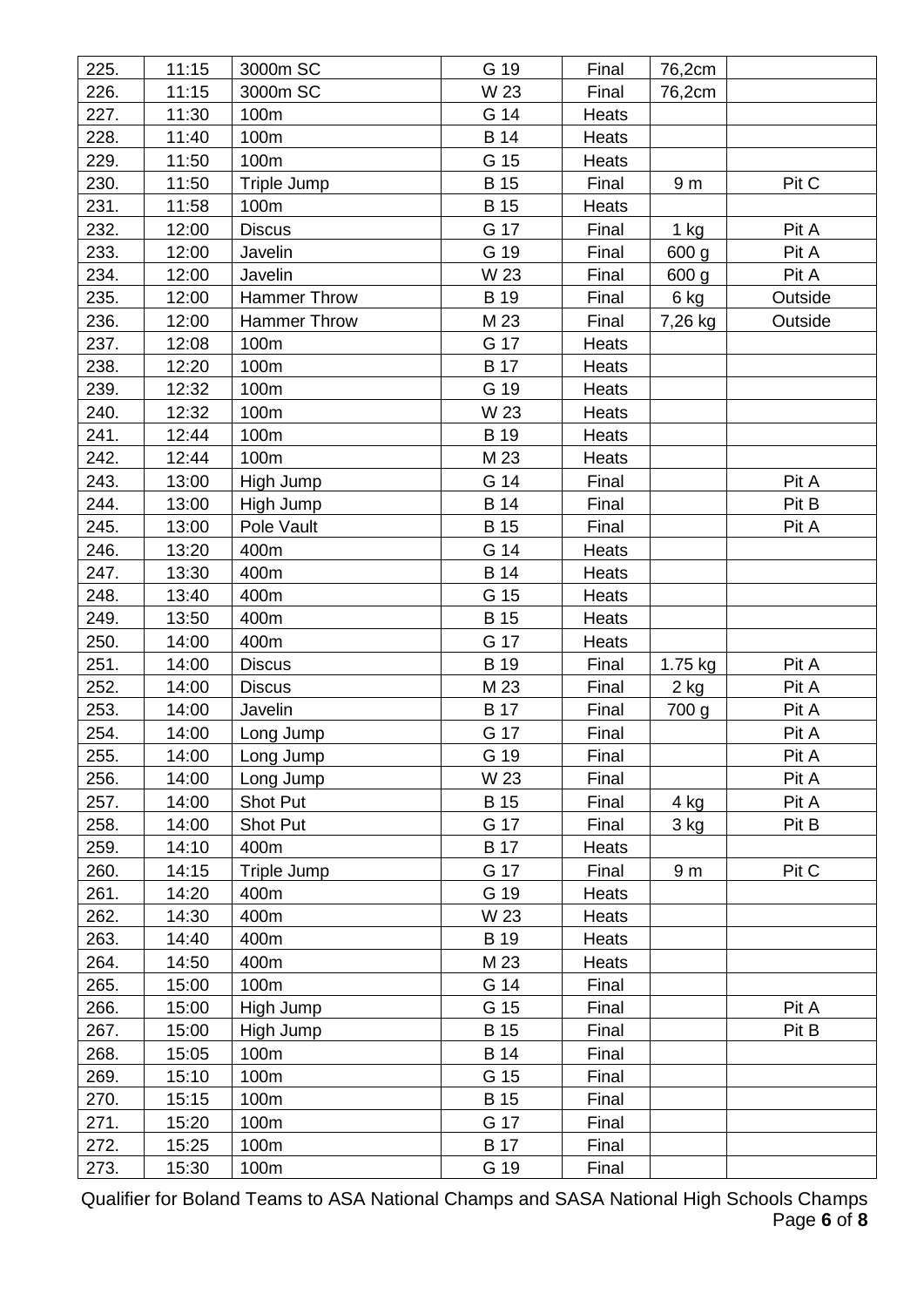| 274. | 15:30 | Triple Jump     | G 15                | Final | 9 <sub>m</sub> | Pit C |
|------|-------|-----------------|---------------------|-------|----------------|-------|
| 275. | 15:35 | 100m            | W 23                | Final |                |       |
| 276. | 15:40 | 100m            | B 19                | Final |                |       |
| 277. | 15:45 | 100m            | M 23                | Final |                |       |
| 278. | 15:50 | 1500m           | G 14                | Final |                |       |
| 279. | 15:57 | 1500m           | <b>B</b> 14         | Final |                |       |
| 280. | 16:00 | <b>Discus</b>   | <b>B</b> 17         | Final | $1.5$ kg       | Pit A |
| 281. | 16:00 | Javelin         | B 19                | Final | 800 g          | Pit A |
| 282. | 16:00 | Javelin         | M 23                | Final | 800 g          | Pit A |
| 283. | 16:00 | Long Jump       | <b>B</b> 17         | Final |                | Pit B |
| 284. | 16:00 | Long Jump       | <b>B</b> 19         | Final |                | Pit B |
| 285. | 16:00 | Long Jump       | M 23                | Final |                | Pit B |
| 286. | 16:00 | Shot Put        | G 15                | Final | 3 kg           | Pit A |
| 287. | 16:00 | Shot Put        | G 19                | Final | 4 kg           | Pit B |
| 288. | 16:00 | <b>Shot Put</b> | W 23                | Final | $4$ kg         | Pit B |
| 289. | 16:04 | 1500m           | G 15                | Final |                |       |
| 290. | 16:11 | 1500m           | <b>B</b> 15         | Final |                |       |
| 291. | 16:18 | 1500m           | G 17                | Final |                |       |
| 292. | 16:25 | 1500m           | <b>B</b> 17         | Final |                |       |
| 293. | 16:32 | 1500m           | G 19                | Final |                |       |
| 294. | 16:32 | 1500m           | W 23                | Final |                |       |
| 295. | 16:40 | 1500m           | <b>B</b> 19         | Final |                |       |
| 296. | 16:50 | 1500m           | M 23                | Final |                |       |
| 297. | 17:00 | 200m            | G 14                | Final |                |       |
| 298. | 17:05 | 200m            | <b>B</b> 14         | Final |                |       |
| 299. | 17:10 | 200m            | G 15                | Final |                |       |
| 300. | 17:15 | 200m            | <b>B</b> 15         | Final |                |       |
| 301. | 17:20 | 200m            | G 17                | Final |                |       |
| 302. | 17:25 | 200m            | <b>B</b> 17         | Final |                |       |
| 303. | 17:30 | 200m            | G 19                | Final |                |       |
| 304. | 17:35 | 200m            | W 23                | Final |                |       |
| 305. | 17:40 | 200m            | B 19                | Final |                |       |
| 306. | 17:45 | 200m            | M 23                | Final |                |       |
| 307. | 17:50 | 3000m           | <b>B</b> 15         | Final |                |       |
| 308. | 18:00 | 3000m           | G 17                | Final |                |       |
| 309. | 18:15 | 3000m           | <b>B</b> 17         | Final |                |       |
| 310. | 18:15 | 3000m           | <b>B 16/17 LSEN</b> | Final |                |       |
| 311. | 18:33 | 5000m           | G 19                | Final |                |       |
| 312. | 18:33 | 5000m           | W 23                | Final |                |       |
| 313. | 18:53 | 5000m           | <b>B</b> 19         | Final |                |       |
| 314. | 18:53 | 5000m           | B 19 LSEN           | Final |                |       |
| 315. | 18:53 | 5000m           | M 23                | Final |                |       |
| 316. | 19:13 | 400m            | G 14                | Final |                |       |
| 317. | 19:18 | 400m            | <b>B</b> 14         | Final |                |       |
| 318. | 19:23 | 400m            | G 15                | Final |                |       |
| 319. | 19:28 | 400m            | <b>B</b> 15         | Final |                |       |
| 320. | 19:33 | 400m            | G 17                | Final |                |       |
| 321. | 19:38 | 400m            | <b>B</b> 17         | Final |                |       |
| 322. | 19:43 | 400m            | G 19                | Final |                |       |

Qualifier for Boland Teams to ASA National Champs and SASA National High Schools Champs Page **7** of **8**